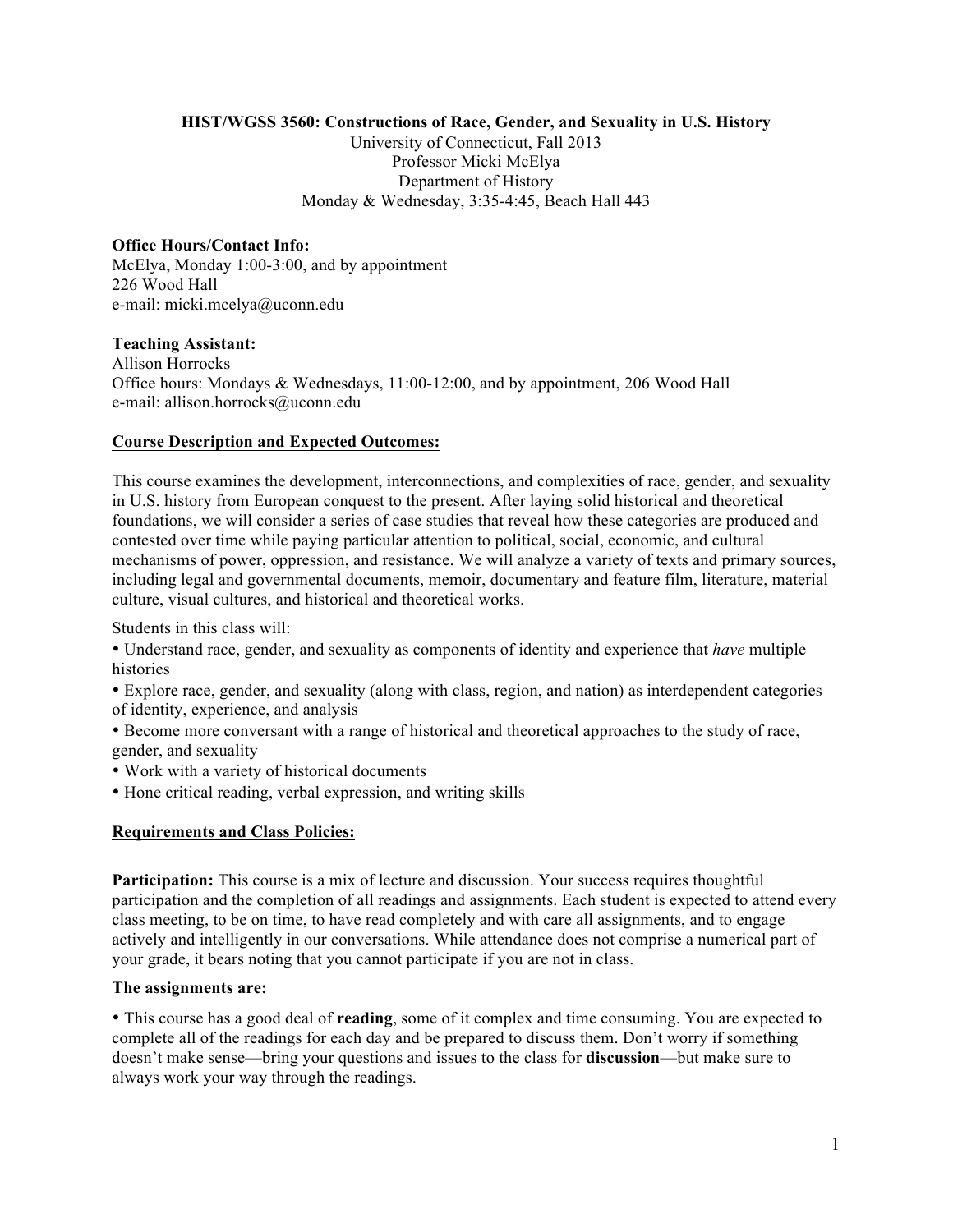• **Response papers** of no more and no fewer than two pages that engage the week's readings and link them to the larger themes of the course will be due most weeks in class. I will provide prompts for the first three responses, after that you will respond in a manner of your choosing. Barring extenuating circumstances, late responses will not be accepted after the due date, nor will I accept e-mailed responses. I expect response papers to reflect a thorough reading of the assignments and thoughtful consideration of ideas, problems, and/or issues they raise in the context of the course as a whole and our discussions. These will be graded on a scale of 1-10, with 10 being the highest possible grade. Over the course of the term, you can drop one response paper grade, meaning you can choose not to do one or I will drop your lowest grade. Please see the Response Paper Guidelines for more information on content expectations and grading.

• **Midterm and Final Examinations** on essay questions provided in advance.

# **Grades will be calculated in the following manner:**

| Participation          | $=$ | 15% |
|------------------------|-----|-----|
| <b>Response Papers</b> | $=$ | 40% |
| Midterm                | $=$ | 20% |
| Final                  | $=$ | 25% |

**Accessibility:** To request accommodations for a disability you must first contact the Center for Students with Disabilities. Located in room 204 of the Wilbur Cross Building, you can also reach them at 860.486.2020, csd@uconn.edu, or on the web at http://www.csd.uconn.edu. You must have the appropriate forms from this office before we can arrange accommodations.

**Academic Integrity and Misconduct:** I take academic honesty and integrity very seriously, and expect everyone in my classes to do so as well. Plagiarism, which includes the misrepresentation of another's ideas as your own as well as copying word-for-word from another source, will not be tolerated. Any case of misconduct will be handled in accordance with the guidelines established in *The Student Code* as they are outlined at http://www.dosa.uconn.edu/student\_code\_appendixa.html.

**Computers:** You *may not* use computers in the classroom—please leave them at home or in your bag. If a disability necessitates computer use for note taking, documentation from CSD must be provided and I will ask that you sit with other computer users.

**Cell phones:** I don't want to see or hear them in class. Please turn ringers off before we start and no texting!

**University Policy on Final Exams: "**Finals week for fall 2013 takes place from Monday, December 9th, through Sunday, December 15th. Students are required to be available for their exam and/or complete any assessment during the time stated in the Registrar's Office schedule. If you have a conflict with this time you must visit the Office of Student Services and Advocacy to discuss the possibility of rescheduling this final. OSSA REQUIRES advance notice from students who have prior knowledge of a conflict (i.e., bunched finals, religious obligation, legal/medical appointments…) Students must come to OSSA to seek permission to reschedule their final NO LATER THAN Friday, November 29<sup>th</sup>. Please note that vacations, previously purchased tickets or reservations, graduations, social events, misreading the assessment schedule and over-sleeping are not viable reasons for rescheduling a final. If you think that your situation warrants permission to reschedule, please contact the Office of Student Services and Advocacy  $(2<sup>nd</sup>$  floor Wilbur Cross) to meet with a staff member."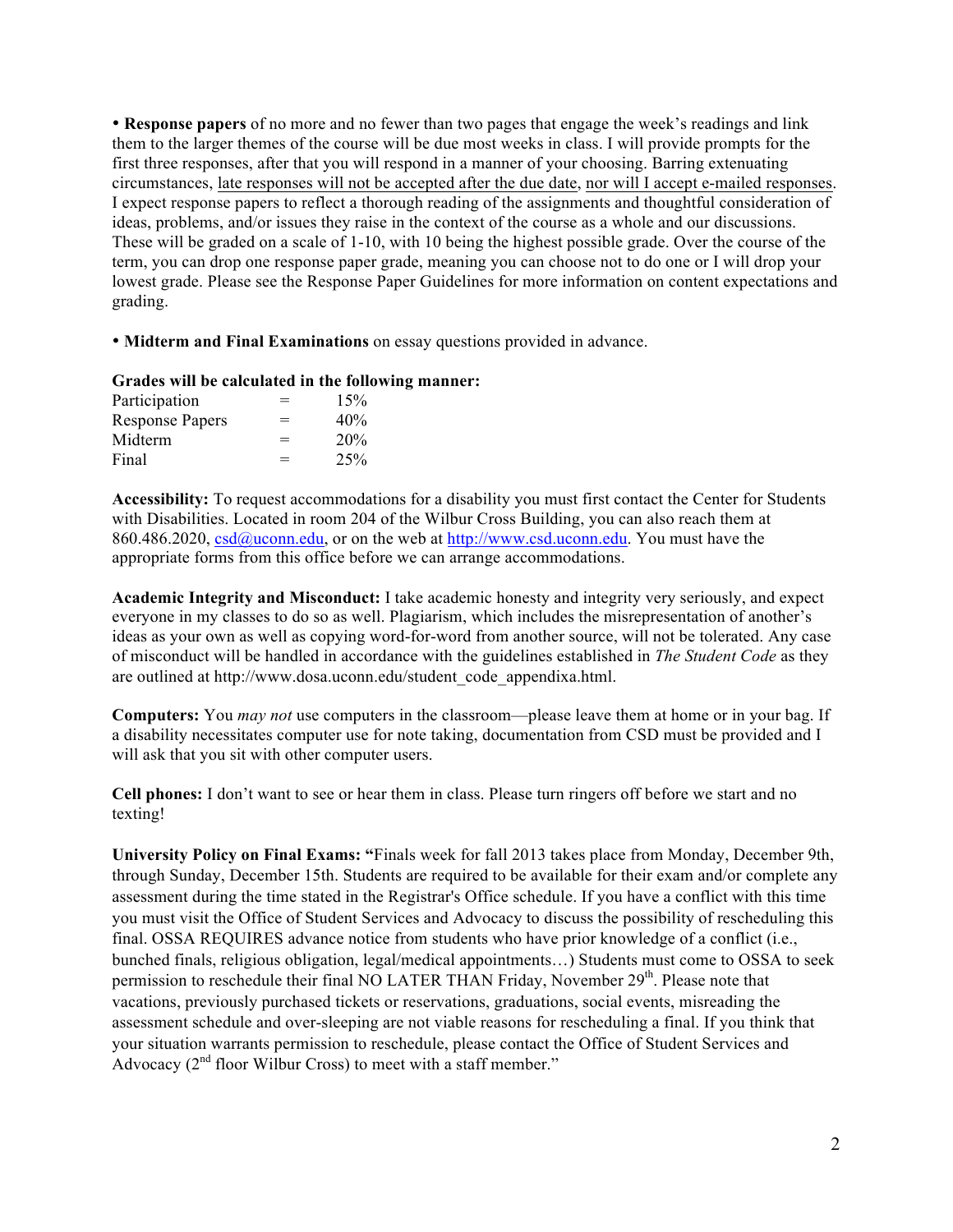# **Readings:**

The following books are required for the course. All are available for purchase at the Co-op and copies are on reserve at Homer Babbidge Library.

• Nancy Cott, *Public Vows: A History of Marriage and the Nation* (Cambridge: Harvard University Press, 2002).

• Joanne Meyerowitz, *How Sex Changed: A History of Transsexuality in the United States* (Cambridge: Harvard University Press, 2004).

• Anthony Swofford, *Jarhead: A Marine's Chronicle of the Gulf War and Other Battles* (New York: Scribner, 2003).

In addition, students are required to read a number of articles, chapters, and documents marked on the syllabus with a (**•**) that can be found on electronic reserve via HuskyCT. Full citations for these readings appear at the end of the syllabus.

# **SCHEDULE OF READINGS AND ASSIGNMENTS**

### **GETTING STARTED: HISTORICIZING & THEORIZING RACE, GENDER, AND SEXUALITY IN THE U.S.**

# **Week One: Introductions and Racial Formation**

**W, 8/28** • selections, Omi & Winant, *Racial Formation in the United States* (1994) • Suzette Hackney, "Life as a Black Dave Matthews Band Fan," (2013)

# **Week Two: Sex and Gender**

# **M, 9/2 Labor Day! No class.**

- **W, 9/4** Judith Lorber, "The Social Construction of Gender," (1992)
	- Michael Messner, "Ah, Ya Throw Like a Girl," (1992)
	- Anne Fausto-Sterling, "The Five Sexes: Why Male and Female are Not Enough," (1993) and "Letters from Readers," (1993)
	- Ariel Levy, "Either/Or: Sports, Sex, and the Case of Caster Semenya," (2009) *Response Paper #1 Due [prompt provided on Husky CT]*

# **Week Three: Sexuality and Bringing it all together**

**M, 9/9** • Anne Fausto-Sterling, "Thinking About Homosexuality," (2012) • Judith Butler, "Imitation and Gender Insubordination," (1993) **W, 9/11** • Evelyn Brooks Higginbotham, "African-American Women's History and the Metalanguage of Race," (1992) • Evelyn Alsultany, "Los Intersticios: Recasting Moving Selves," (2002) • Eli Clare, "Body Shame, Body Pride: Lessons from the Disability Rights Movement," (2013) *Response Paper #2 Due [prompt provided on Husky CT]*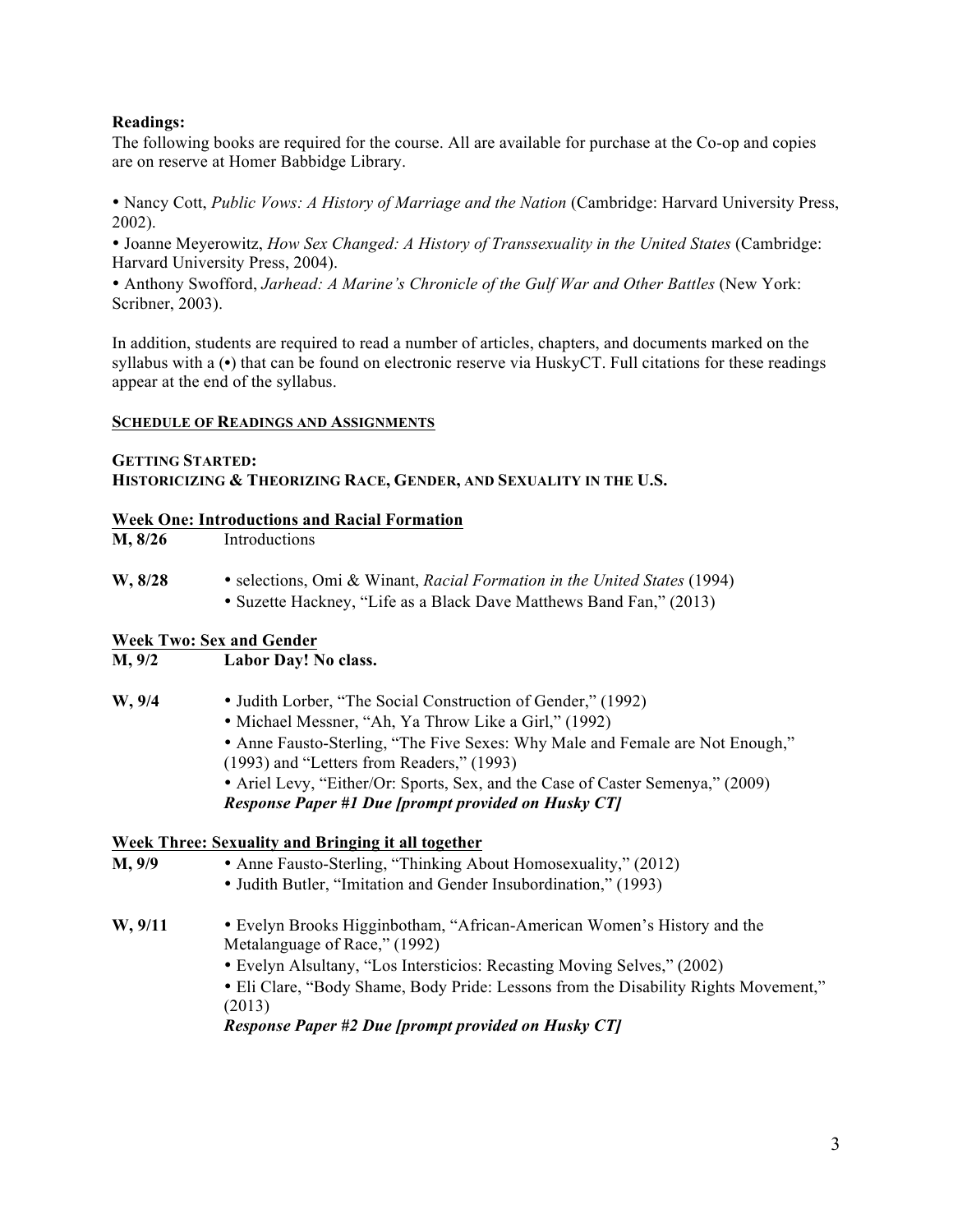# **Week Four**

| M, 9/16 | Joanne Meyerowitz, How Sex Changed: A History of Transsexuality in the United |
|---------|-------------------------------------------------------------------------------|
|         | States (2004)—Intro through Chapter 5                                         |

**W, 9/18** Joanne Meyerowitz, *How Sex Changed*—finish *Response Paper #3 Due [prompt provided on Husky CT]*

# **CASE STUDY #1: CONTACT AND COLONIAL FANTASIES**

### **Week Five**

| M, 9/23 | • Selections from John Smith's <i>Generall Historie of Virginia</i> (1624)      |
|---------|---------------------------------------------------------------------------------|
|         | • Letter from John Rolfe to Sir Thomas Dale (1614)                              |
|         | • Robert S. Tilton, "Miscegenation and the Pocahontas Narrative in Colonial and |
|         | Federalist America," (1994)                                                     |
|         |                                                                                 |

**W, 9/25** Screening: clips from *Disney's Pocahontas* (1995) and *The New World* (2005)

*Response Paper #4 Due [No prompt, design your own]*

# **CASE STUDY #2: SLAVERY, SEGREGATION AND THE POLITICS OF MEMORY**

# **Week Six:**

| M, 10/30                      | • Thomas Jefferson, "Query XIV: Laws," from his Notes on the State of Virginia<br>$(1781 - 1787)$<br>• "The Memoirs of Madison Hemings," (1873)                                      |
|-------------------------------|--------------------------------------------------------------------------------------------------------------------------------------------------------------------------------------|
| W, 10/2                       | • Annette Gordon-Reed, "Engaging Jefferson: Blacks and the Founding Father,"<br>(2000)<br>• Andrew Burstein, "Jefferson's Rationalizations," (2000)<br><b>Response Paper # 5 Due</b> |
| <b>Week Seven:</b><br>M, 10/7 | <b>Midterm Exam</b>                                                                                                                                                                  |
| W, 10/9                       | • Jaquelyn Dowd Hall, "The Mind That Burns in Each Body': Women, Rape, and Racial<br>Violence," (1983)                                                                               |

### **Week Eight:**

**M, 10/14** Screening: *Sex and Justice: Anita Hill vs. Clarence Thomas* (1993) • Neil A. Lewis, "Law Professor Accuses Thomas of Sexual Harrassment in 1980s," *New York Times* (October 7, 1991); Andrew Rosenthal, "Bush Emphasizes He Backs Thomas In Spite of Uproar," *NYT* (October 10, 1991); R.W. Apple Jr., "On Thomas: More Questions, Not Fewer," *NYT* (October 12, 1991). **W, 10/16** • Kimberlé Crenshaw, "Whose Story Is It, Anyway? Feminist and Antiracist

> Appropriations of Anita Hill," (1992) • Patricia J. Williams, Letty Cottin Pogrebin, Kimberlé Crenshaw, Katha Pollit, and Jessica Valenti, "Twenty Years Later … We Still Believe Anita Hill," (2011)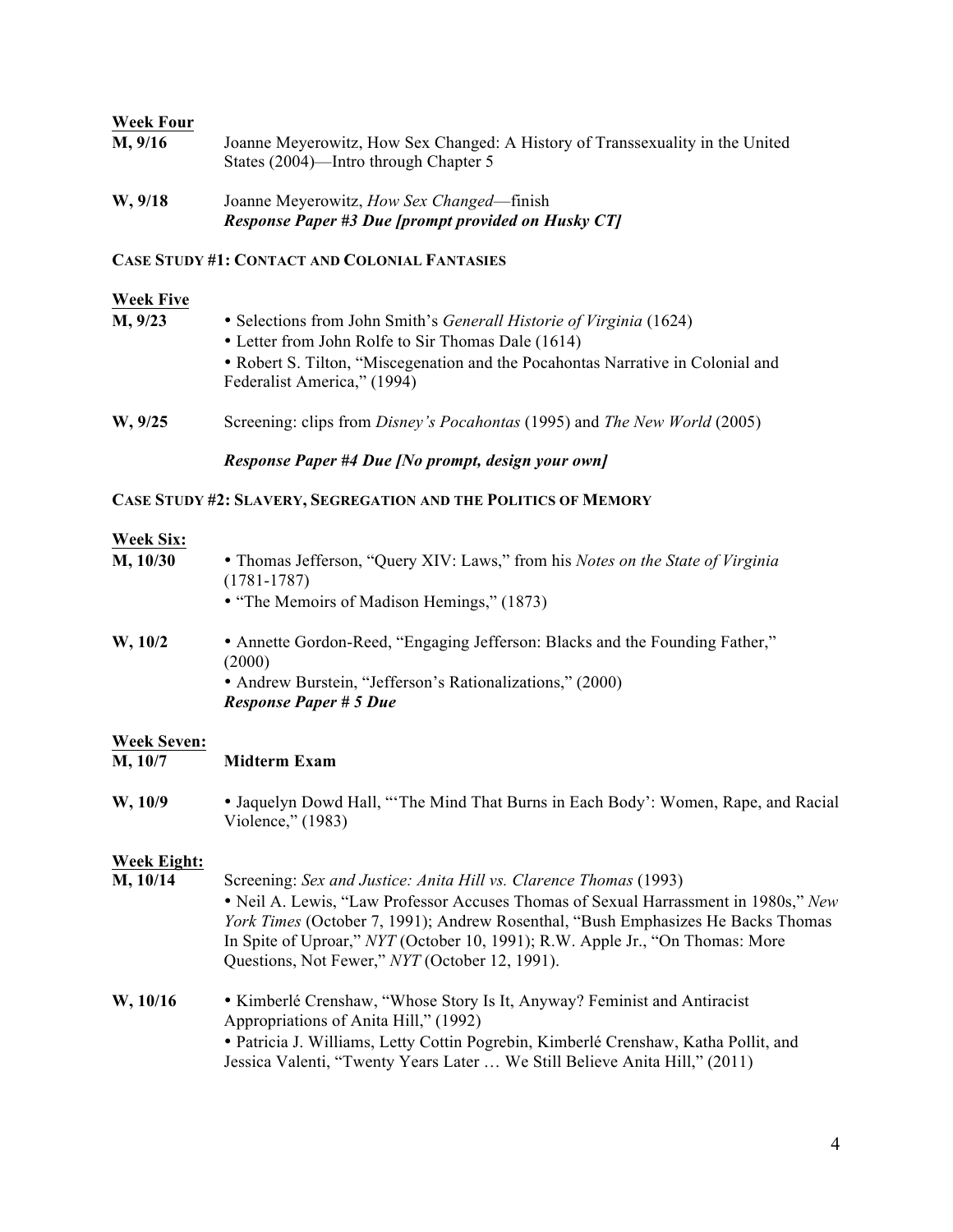# • Jeffrey Toobin, "Partners," (2011) *Response Paper #6 Due*

# **CASE STUDY #3: FOREIGN RELATIONS, EMPIRE, AND THE MILITARY**

| <b>Week Nine:</b><br>M, 10/21   | • Screening: Corpus, A Home Movie for Selena (1999)                                                                                                                                                                                                                                  |
|---------------------------------|--------------------------------------------------------------------------------------------------------------------------------------------------------------------------------------------------------------------------------------------------------------------------------------|
| W, 10/23                        | • José Limón, "The Other American South: Southern Culture and Greater Mexico,"<br>(1998)<br>• Deborah Paredez, "Selenidad and Latinidad in the 1990s," (2009)<br><b>Response Paper # 7 Due</b>                                                                                       |
| <b>Week Ten:</b><br>M, 10/28    | Screening: Carmen Miranda: Bananas is my Business (1995)                                                                                                                                                                                                                             |
| W, 10/30                        | • Cynthia Enloe, "Carmen Miranda on My Mind: International Politics of the Banana,"<br>(1989)<br><b>Response Paper #8 Due</b>                                                                                                                                                        |
| <b>Week Eleven:</b>             |                                                                                                                                                                                                                                                                                      |
| M, 11/4                         | • Lila Abu-Lughod, "Do Muslim Women Really Need Saving? Anthropological<br>Reflections on Cultural Relativism and Its Others," (2002)<br>• Sunaina Maira, "Belly Dancing: Arab-face, Orientalist Feminism, and U.S. Empire,"<br>(2008)<br>Note Early Due Date! Response Paper #9 Due |
| W, 11/6                         | <b>Class Cancelled - McElya at Early Modern Masculinities Colloquium</b>                                                                                                                                                                                                             |
| <b>Week Twelve:</b><br>M, 11/11 | Anthony Swofford, Jarhead: A Marine's Chronicle of the Gulf War and Other Battles<br>$(2003)$ —all<br>• Carol Burke, "Military Culture," (2004)                                                                                                                                      |
| W, 11/13                        | Anthony Swofford, Jarhead continued<br>• Anthony Swofford, "Prologue" to Hotels, Hospitals, and Jails: A Memoir (2012)<br><b>Response Paper #10 Due</b>                                                                                                                              |
| <b>CASE STUDY #4: MARRIAGE</b>  |                                                                                                                                                                                                                                                                                      |
| <b>Week Thirteen:</b>           |                                                                                                                                                                                                                                                                                      |
| M, 11/18                        | Nancy Cott, Public Vows: A History of Marriage and the Nation (2002)—all                                                                                                                                                                                                             |
| W, 11/20                        | Nancy Cott, Public Vows continued<br><b>Response Paper #11 Due</b>                                                                                                                                                                                                                   |
|                                 | Week Fourteen: Monday, 11/25 - Friday, 11/29—Thanksgiving Break, No Class!                                                                                                                                                                                                           |
| <b>Week Fifteen:</b><br>M, 12/2 | • George Chauncey, "The Present as History," (2005)                                                                                                                                                                                                                                  |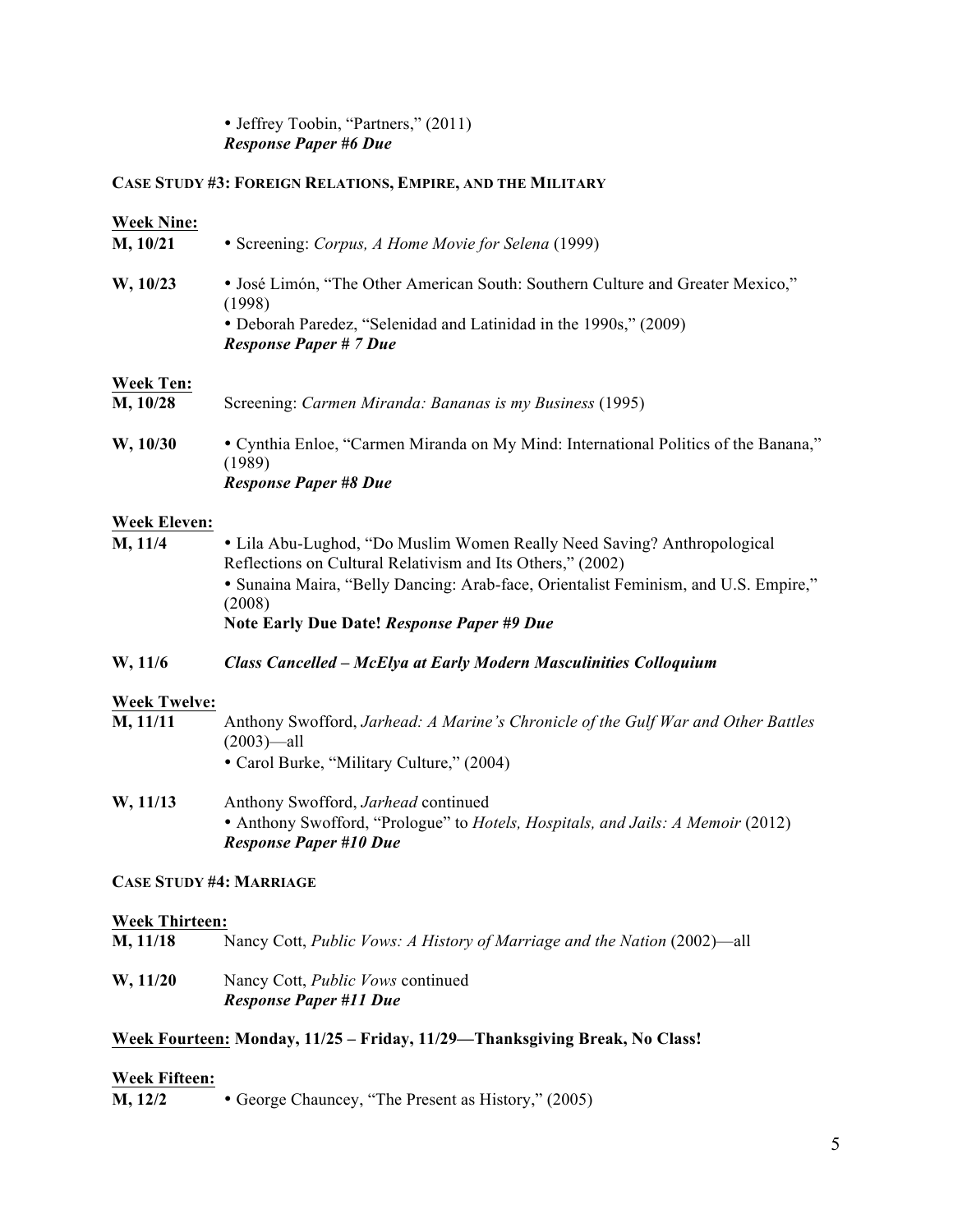- *Film Clip*: "NAACP Endorses Gay Marriage: Interview with Julian Bond," (2008)
- Julian Bond Testimony before the New Jersey State Legislature, (2009)
- *Hollingsworth* v *Perry* (2013), pages TBA
- *United States* v. *Windsor* (2013), pages TBA
- **W, 12/4** Siobhan B. Somerville, "Queer *Loving*," (2005)
	- Lisa Duggan, "Beyond Marriage: Democracy, Equality, and Kinship for a New Century," (2012)
	- Explore the webpage for *Against Equality*

# **Final Exam (preliminary time): Wednesday, December 12, 3:30-5:30, in our regular classroom**

# **Course Bibliography**

Lila Abu-Lughod, "Do Muslim Women Really Need Saving? Anthropological Reflections on Cultural Relativism and Its Others," *American Anthropologist* vol. 104, no. 3 (September 2002): 783-790.

Evelyn Alsultany, "Los Intersticios: Recasting Moving Selves," in Gloria Anzaldua and Analouise Keating, eds., *This Bridge We Call Home: Radical Visions for Transformation* (New York: Routledge, 2002): 106-110.

Carol Burke, *Camp All-American, Hanoi Jane, and the High-and-Tight: Gender, Folklore, and Changing Military Culture* (Boston: Beacon Press, 2004).

Andrew Burstein, "Jefferson's Rationalizations," *William and Mary Quarterly* vol. 57, no. 1 (Jan 2000): 183-197.

Judith Butler, "Imitation and Gender Insubordination," in Henry Abelove, et. al., ed., *The Lesbian and Gay Studies Reader* (New York: Routledge, 1993).

George Chauncey, *Why Marriage: The History Shaping Today's Debate Over Gay Equality* (New York: Basic Books, 2005).

Eli Clare, "Body Shame, Body Pride: Lessons from the Disability Rights Movement," in Susan Stryker and Aren Z. Aizura, eds., *The Transgender Studies Reader 2* (New York: Routledge, 2013).

Kimberlé Crenshaw, "Whose Story Is It, Anyway? Feminist and Antiracist Appropriations of Anita Hill," in Toni Morrison, ed., *Race-ing Justice, En-gendering Power: Essays on Anita Hill, Clarence Thomas, and the Construction of Social Reality* (New York: Pantheon, 1992).

Lisa Duggan, "Beyond Marriage: Democracy, Equality, and Kinship for a New Century," *The Scholar and Feminist Online* no. 10.1-10.2 (Fall 2011-Spring 2012).

Cynthia Enloe, *Bananas, Beaches & Bases: Making Feminist Sense of International Politics* (Berkeley: University of California Press, 1989).

Anne Fausto-Sterling, "The Five Sexes," *The Sciences* March/April 1993 and letters to the editor, July/August 1993.

Anne Fausto-Sterling, *Sex/Gender: Biology in a Social World* (New York: Routledge, 2012).